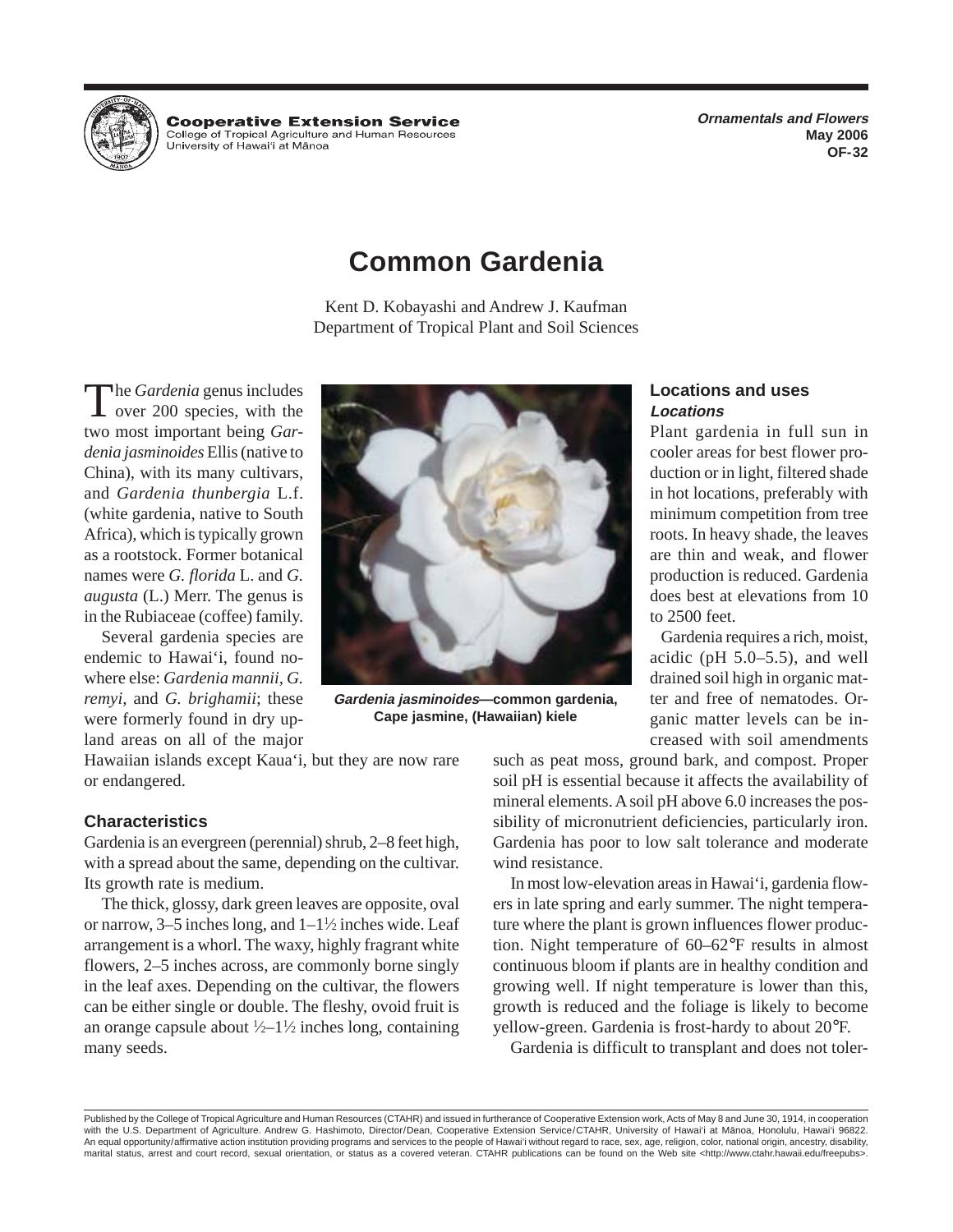ate root disturbance well. Mechanical injury to roots often occurs during transplanting, so care must be taken. Transplants should be planted higher than is normally done, so that the root ball is an inch or so above the soil level and not entirely covered with soil. Avoid crowding plants to prevent competition from other roots. Because the roots are sensitive to disturbance, do not cultivate around them; suppress weeds by mulching around the plants, and hand-pull weeds when the soil is moist.

#### **Landscape uses**

With their glossy, dark green foliage, gardenia plants make a great foundation in a landscape. It is effectively used as either focus or background in informal plantings and for tropical-theme landscape plantings. Gardenia can also be an accent plant around seating areas or near windows to take advantage of their extremely fragrant white flowers. Space plants 5–6 feet apart for use as an informal shrub planting. They do well in containers (2–5 gallon tubs) and, depending on the cultivar, are suitable as well for hedges, low screens, mass plantings, and groundcovers. There are many named cultivars, with various heights and growth habits.

Although it is best planted where people will notice the fragrance, care needs to be taken in placing gardenia in the landscape. Because its fragrance can be intense for some people, it should not be placed below bedroom windows. Plant it near a deck, walkway, or patio where the fragrance can be enjoyed throughout the whole garden or landscape.

### **Other uses**

Gardenia is a popular cut flower for the florist for use in corsages and, in Hawai'i, leis. The flowers float nicely in table-top glass or ceramic vessels. The fruit of some types is eaten in China.

### **Culture**

#### **Watering**

Watering during dry periods is necessary for healthy gardenias. The soil should be kept moist at all times with regular watering, but it should not be soggy. Poorly drained, wet soils or excessive watering excludes oxygen, thereby causing root injury. If the soil is allowed to dry, shrinking and cracking also will injure roots. Irrigating with drip systems keeps water off the foliage and flowers, which helps prevent leaf spots. To help maintain adequate soil moisture, use mulch and avoid cultivation around the base of the plant. Gardenia has moderate drought tolerance.

Watering is important because it affects the number of flower buds that remain to maturity on a plant. If water stress occurs in a heavily budded plant, some buds will fall before opening. Therefore, large variations in soil moisture should be avoided. Regular watering is necessary after blooming to keep plants in good condition.

#### **Fertilizer**

Proper fertilizer application is important for gardenia growth and flower production. A complete fertilizer with a ratio of 3:1:2 or 3:1:3 (for example, 15-5-10 or 15-5 15) of nitrogen (N), phosphorus  $(P_2O_5)$ , and potassium  $(K_2O)$  is generally recommended. Apply the fertilizer two or three times per year. For continuous bloom, feed regularly with blood meal, fish emulsion, or a fertilizer formulated for "acid-loving" plants. Too much fertilizer builds up excessive levels of soluble salts in the soil, which can cause root dehydration. Therefore, it is important to follow the recommendations on the fertilizer product label. Frequently, due to a deficiency of one or more micronutrients, usually iron, gardenia leaves will become yellow (chlorotic). This deficiency can often be corrected by acidifying the soil.

#### **Pruning**

Prune to keep plants compact, in proper shape, and in scale with the landscape. To maintain plants at their optimum, prune out dead wood, straggling branches, and faded flowers. Young plants growing vigorously during their first year may be pinched back at the growing points to encourage heavy branching; this prevents scraggly growth and promotes a more compact plant. The best time to prune is after flowering, because pruning earlier removes flower buds. Follow pruning with an application of fertilizer.

#### **Indoor culture**

Gardenias do well in pots. Give the plant plenty of bright light, preferably direct sunshine for at least half a day in a sunny south or west window. Ample humidity is also important. The humidity around the plants can be increased by placing them on a pebble trayæa tray with clean pebbles, stones, or gravel partially filled with water. Set the pot on top of the pebbles, but do not let it sit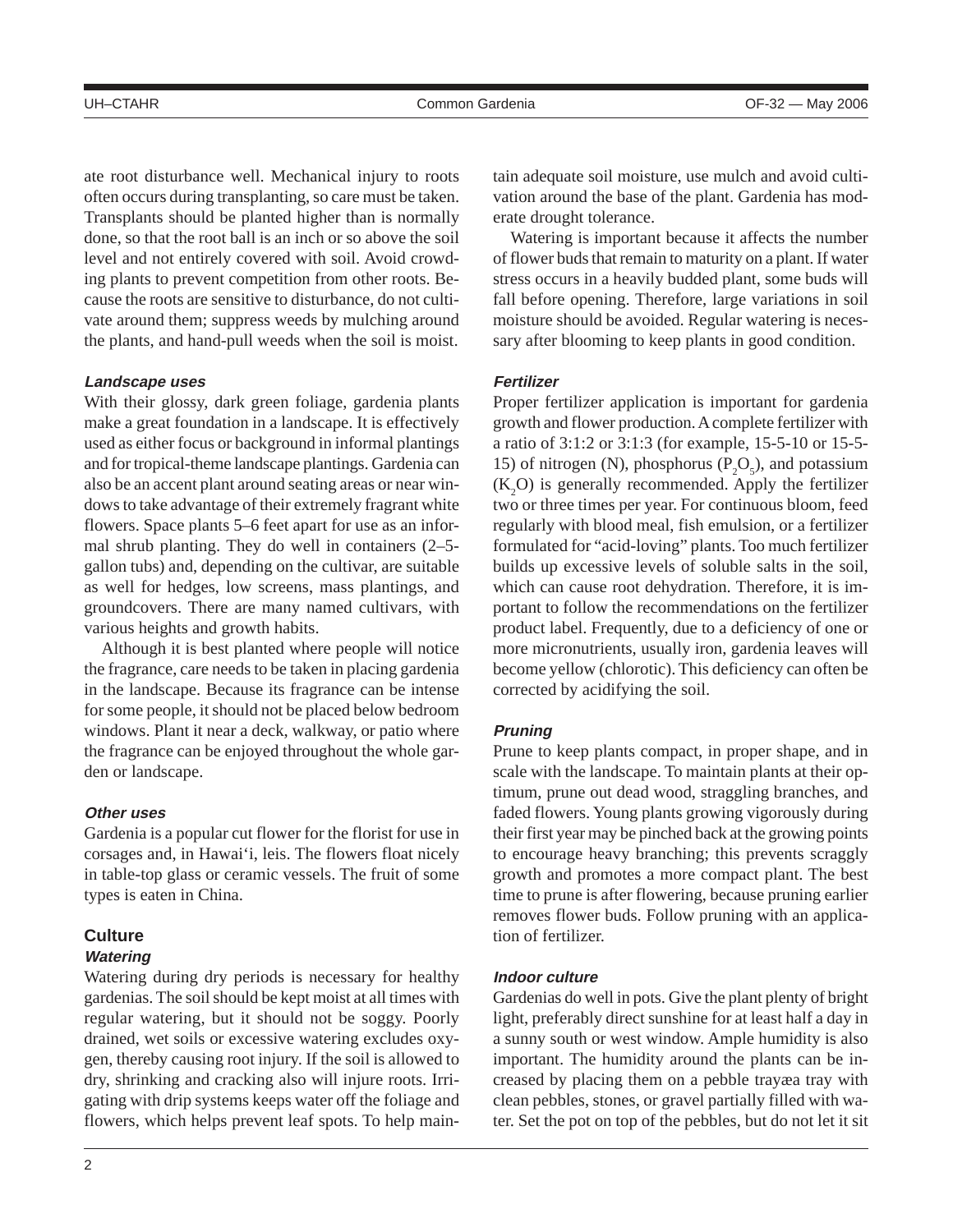in water (caution: this can create a mosquito breeding hazard if not properly managed). Running a room humidifier is an alternative.

Gardenia plants prefer temperatures close to 60°F at night and 70–75°F during the day. Maintain uniform moisture and good drainage in the growth medium, and try not to allow it to become dry. Fertilize with an acidifying fertilizer to keep the soil slightly acid, following the product label. Because gardenia is susceptible to salt burn, too much fertilizer can lead to damaging salt accumulation. To avoid this, and especially where plants are not watered regularly, occasional leaching can help remove salts from the pot.

A plant purchased from a garden shop usually has been grown in a nursery and given fertilizer to maximize its growth under the nursery climate and irrigation practice (generally, frequent). When you take it home, its growing conditions change; for example, watering may be less frequent, causing salt accumulation from fertilizers in the medium, which harms the roots. Providers of indoorplant services often routinely subject any plant they purchase to thorough leaching over a week or so to remove most fertilizer from the medium. Then, they switch the plant to the fertilizer type and schedule preferred for the conditions in which the plant will be placed.

Repotting is needed when roots start to grow out from the bottom of the pot. Repot with one of the commercially prepared mixes available at garden supply stores or plant nurseries. To avoid nematodes, use a soilless or sterilized medium. A slightly acid medium high in peat moss is a good choice; the pH should be near 6.0, or slightly less. Using an acidulating fertilizer helps maintain favorable pH for gardenia. Follow the fertilizer label directions for dilution and application frequency.

### **Propagation Cuttings**

Gardenia will take 2–3 years to flower when grown from seed, but less than a year when grown from cuttings or air-layers. Cuttings can be rooted at most times of the year. Terminal leafy cuttings or midsection cuttings with wood 6–8 weeks old should be cut 4–6 inches long. Remove leaves from the lower half of the cutting, keeping two or three sets of leaves on the cutting. Dip the base of stem in a rooting hormone, following the directions for the hormone. Stick the base of the cutting about 1–2 inches deep into a moist rooting medium and firm the medium around the base. A good rooting medium is a 1:1 mixture of peat moss and perlite or a 1:1 mixture of vermiculite and perlite. A 1:1 mixture of sand or fine cinder with peat moss can also be used. Do not use soil as a rooting medium. It limits drainage and aeration under wet conditions and can contain disease pathogens, such as root rot organisms, and nematodes.

Because cuttings have no root systems, high humidity must be maintained around them using misting or a closed-case propagating device. Do not let the propagation medium dry out. Clear plastic can be used for covering the cuttings (for example, with a plastic bag slipped over a pot), but keep this set-up out of direct sunlight. To keep the plastic from resting on the leaves, support it with wire loops or stakes. Check the cuttings occasionally by carefully removing a few from the media. When a cutting has roots at least an inch long (3–6 weeks), transplant it into a separate container or pot.

#### **Grafting**

Where root-knot nematodes are a problem, graft scions from a desired cultivar onto seedlings of a nematode resistant rootstock such as *Gardenia thunbergia. G. thunbergia* is grown principally as a rootstock and imparts vigor to species grafted on it. *G. thunbergia* can be started by seeds, cuttings, or air-layering. After soaking seeds in water for 24 hours, sow them  $\frac{1}{4}$  inch deep into flats or pots containing a 1:1 mixture of peat moss and perlite or a 1:1 mixture of peat moss and sand. Seeds germinate slowly (3 months) and erratically. When seedling rootstocks are about 6 inches or taller and with a stem diameter about the thickness of a pencil, they are ready to be grafted.

Use a splice-graft or an inverted saddle graft for best results. After grafting, place the plant in a shaded spot and maintain high humidity to prevent wilting of the scion. To prevent wilting, mist the plants or place them inside a plastic enclosure in a shaded area. Grafts should begin to callus within 2 weeks and be established within a month.

#### **Postharvest handling**

Harvest gardenia by cutting, not pulling, the stem below the flower and calyx (the green, leafy base). Harvest buds in the morning and open flowers in the afternoon. Use a plastic bag or container to carry the buds and flowers from the picking area.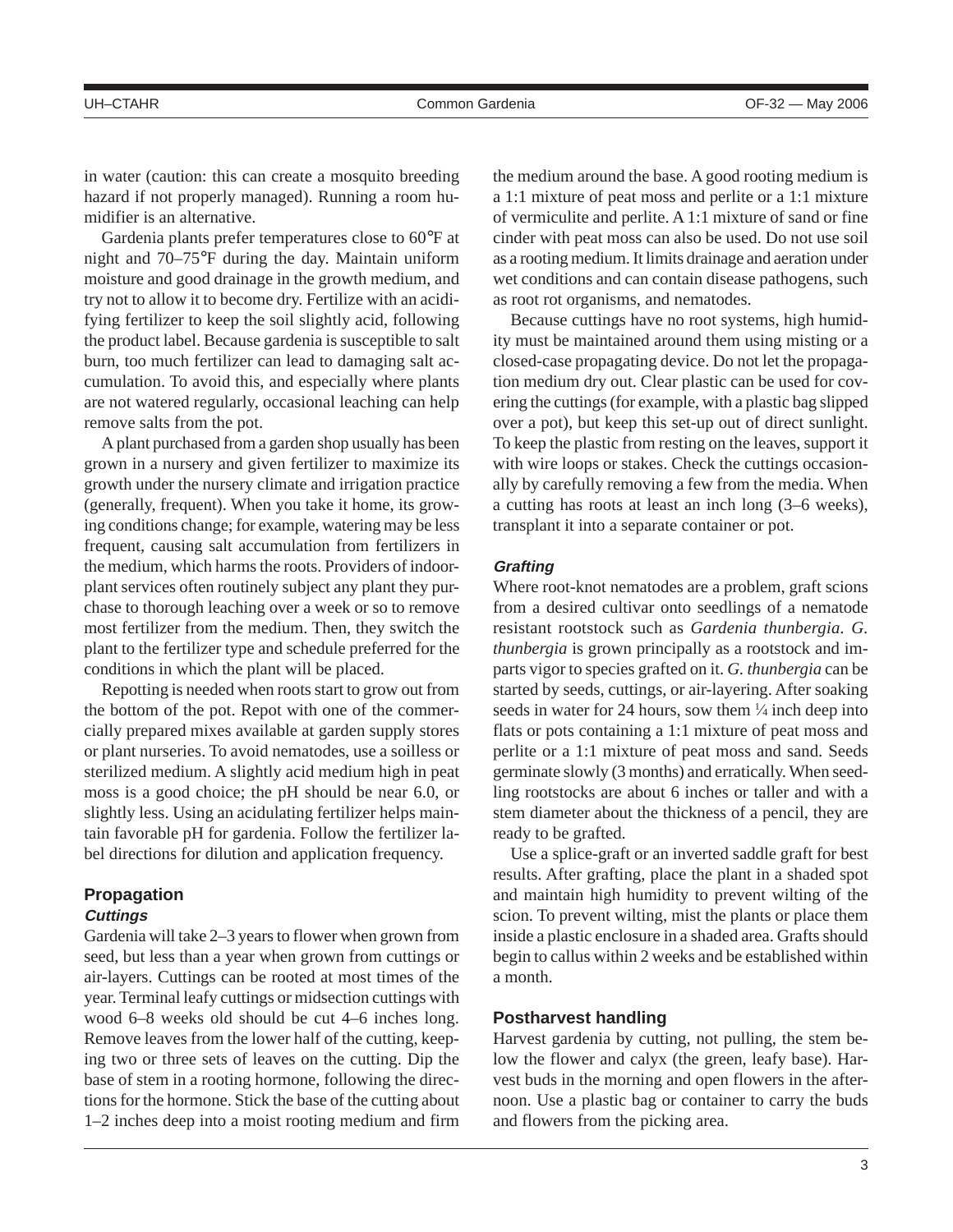## **Pests and diseases**

| <b>Problem</b>                              | <b>Description</b>                                                                                                                                              | <b>Symptoms</b>                                                                                                                                          | <b>Control</b>                                                                                                                                                                                                                                                                                                                   |
|---------------------------------------------|-----------------------------------------------------------------------------------------------------------------------------------------------------------------|----------------------------------------------------------------------------------------------------------------------------------------------------------|----------------------------------------------------------------------------------------------------------------------------------------------------------------------------------------------------------------------------------------------------------------------------------------------------------------------------------|
| aphids                                      | Small, pear-shaped insects;<br>cluster on stems, leaves, buds,<br>and flowers.                                                                                  | Aphids suck the sap,<br>which deforms buds and<br>discolors and curls<br>foliage.                                                                        | See the controls for scales.                                                                                                                                                                                                                                                                                                     |
| caterpillars                                | Feed on leaves.                                                                                                                                                 | Leaves eaten.                                                                                                                                            | Sevin <sup>®</sup> insecticide. Bacillus thuringiensis<br>(Bt) insecticide.                                                                                                                                                                                                                                                      |
| mealybugs                                   | White cottony masses found in<br>the leaf axils, underside of leaves,<br>and other protected areas.                                                             | Mealybugs suck plant<br>juices, and heavy<br>infestations will coat the<br>leaves with sticky<br>honeydew.                                               | Malathion <sup>®</sup> , Sevin <sup>®</sup> , or imidacloprid (Merit <sup>®</sup> )<br>insecticides. Remove with an alcohol-<br>saturated cotton swab, or wash plants with<br>soapy water and a soft brush or cloth, or<br>pick off with tweezers or a toothpick.                                                                |
| scales                                      | Sedentary insects that are<br>usually green or brown hard<br>shells attached to the stems or<br>undersides and upper sides of<br>leaves, often near the midrib. | Suck plant juices; appear<br>as raised green or brown<br>bumps that make stems<br>or leaves look lumpy; can<br>be scraped off with a<br>fingernail.      | Imidacloprid (Merit®) insecticide. Volck®<br>Supreme horticultural oil. Remove with<br>alcohol-saturated cotton swab, or wash<br>plants with soapy water and a soft brush or<br>cloth. Thoroughly wash undersides of<br>leaves where pests may also reside.<br>Scales still cling to the leaves or stems<br>even after they die. |
| spider<br>mites                             | These small pests feed primarily<br>on the underside of the foliage.                                                                                            | Spider mites suck juices<br>from leaves causing fine<br>stipples on foliage and<br>silvery webs; they<br>cause colorless or<br>whitish spots on foliage. | Kelthane <sup>®</sup> miticide. Ultra-fine oil.<br>Insecticidal soap or neem may also be<br>used. Wash foliage with a strong spray of<br>cold water. Wash the plants with soapy<br>water and a soft brush or cloth to remove<br>insects.                                                                                         |
| thrips                                      | Tiny black insects that feed on<br>flowers and leaf undersides.                                                                                                 | Browning of the flower<br>petal margins;<br>distortion of flowers or<br>failure of buds to open.                                                         | Orthene insecticide, but it should be used<br>while the flowers are still in bud, because it<br>can burn the petals. Pyrethroid<br>insecticides.                                                                                                                                                                                 |
| whiteflies                                  | Sap-feeding insects that feed<br>on underside of leaves.                                                                                                        | White, cottony appear-<br>ance of leaf undersides;<br>accumulation of black<br>sooty mold                                                                | Successive sprays of insecticidal soaps or<br>oils, synthetic pyrethrum, or imidacloprid<br>(Merit®) insecticide.                                                                                                                                                                                                                |
| powdery<br>mildew<br>(Erisyphe<br>polygoni) | A fungal disease of leaves,<br>favored by relatively cool nights<br>and warm days.                                                                              | White, powdery spots<br>on leaves.                                                                                                                       | Preventive or curative fungicides, weed<br>control, and good soil drainage. Increase<br>ventilation and airflow to aid in drying<br>foliage.                                                                                                                                                                                     |
| root rots                                   | Fungal diseases of gardenia roots,<br>resulting in their malfunction and<br>decay.                                                                              | Wilting, dieback, stunting,<br>chlorosis of foliage.                                                                                                     | Avoid overwatering; avoid planting in heavy<br>soils; use of approved fungicides.                                                                                                                                                                                                                                                |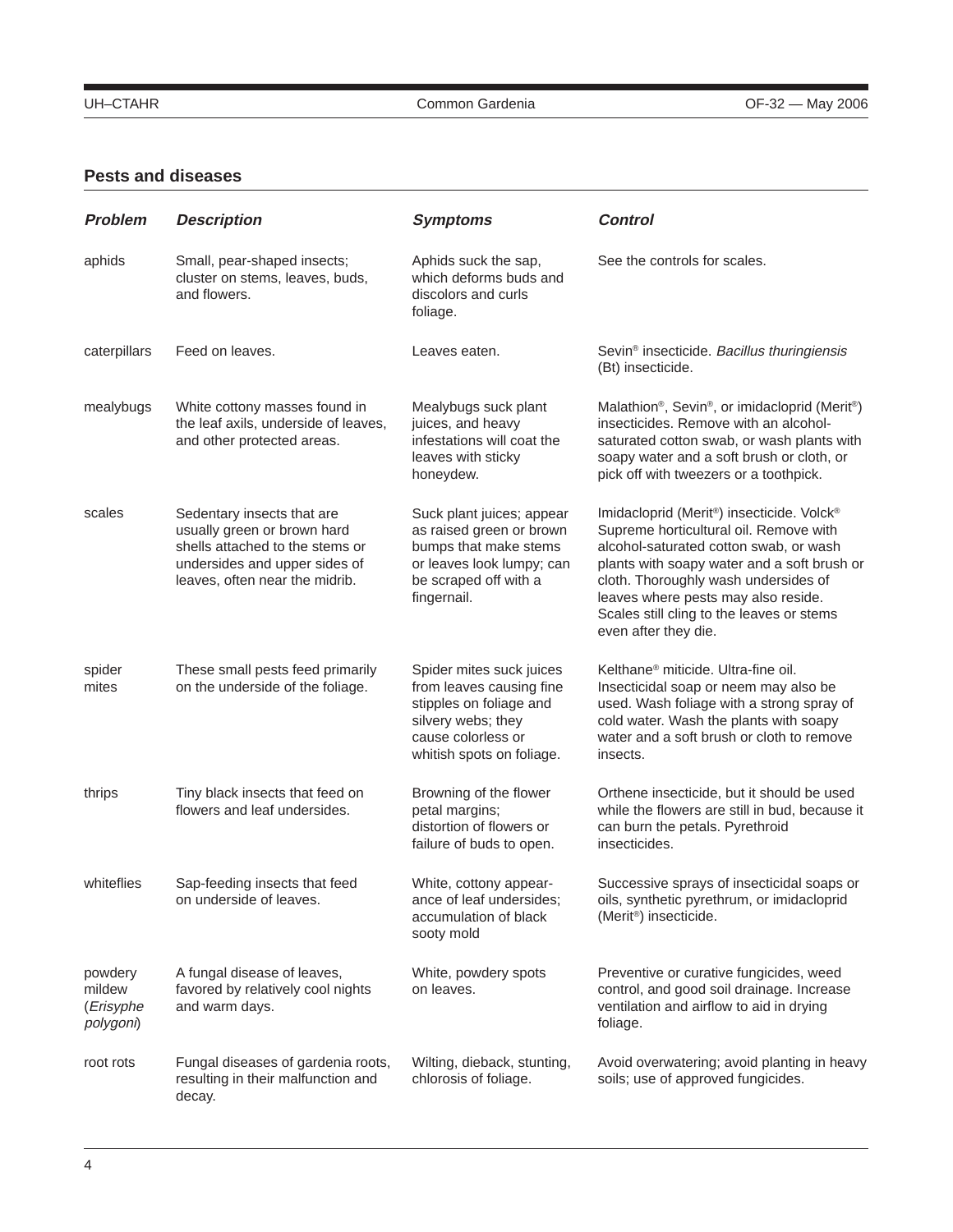| <b>Problem</b>        | <b>Description</b>                                                                                                                                                                                                               | <b>Symptoms</b>                                                                                                                                                                                                          | <b>Control</b>                                                                                                                                                                                                                                                        |
|-----------------------|----------------------------------------------------------------------------------------------------------------------------------------------------------------------------------------------------------------------------------|--------------------------------------------------------------------------------------------------------------------------------------------------------------------------------------------------------------------------|-----------------------------------------------------------------------------------------------------------------------------------------------------------------------------------------------------------------------------------------------------------------------|
| root-knot<br>nematode | Microscopic, parasitic round-<br>worms (Meliodogyne sp.) that live<br>in and feed on gardenia roots;<br>damages roots and prevents<br>normal uptake of water and<br>nutrients.                                                   | Poor growth, stunted,<br>chlorotic (yellow) foliage;<br>premature wilting, low<br>vigor, thin canopy, and leaf<br>and/or bloom loss under<br>relatively mild stress;<br>swollen, knotted, gnarled<br>areas on the roots. | Soil fumigation prior to planting. Graft onto<br>nematode-resistant rootstock.<br>G. thunbergia. Incorporate wood shavings<br>or organic matter in the soil mass to<br>depress nematode population.                                                                   |
| sooty mold            | Sooty mold is caused by a group<br>of related fungi that grow upon<br>sugary exudates, or honeydew,<br>secreted by sucking insects<br>such as aphids, scales,<br>mealybugs, and whiteflies.                                      | Sooty mold causes<br>black, thin layers of the<br>fungus to form over the<br>upper surface of the<br>leaves.                                                                                                             | Control sucking insects. Sooty mold usually<br>weathers away following control of the<br>insect infestation. Once the insects are<br>controlled, wash the sooty mold off the<br>leaves with soap and water.                                                           |
| bud drop              | Causes include root injury, insect<br>damage (thrips and aphids), and<br>unfavorable weather conditions<br>(excessively hot, dry weather).                                                                                       | Flower buds abort and<br>drop off just before<br>they open.                                                                                                                                                              | Maintain adequate soil moisture but avoid<br>over-watering; avoid insufficient light; avoid<br>planting in locations where nighttime<br>temperatures commonly exceed 55-60°F;<br>control parasitic insects.                                                           |
| chlorosis             | A lack of normal green pigmen-<br>tation in foliage, generally due to<br>deficiency of one or more micro-<br>nutrients (usually iron), root rot,<br>or root-knot nematodes; some<br>leaf yellowing on older leaves is<br>normal. | Pale green leaves with<br>dark green veins;<br>yellowing of foliage.                                                                                                                                                     | Acidify the soil with aluminum sulfate, iron<br>sulfate, or wettable sulfur. Iron chelate may<br>be used on the soil or foliage. An<br>acidulating houseplant fertilizer can be<br>used to lower soil pH. Allow the soil to<br>remain evenly moist but not saturated. |

The pesticides mentioned are provided for guidance in selecting suitable controls, and their mention is not a recommendation. The pesticide label is the law. Read it before purchasing a pesticide to ensure it is registered for the intended use. Read the entire label before use, observe its precautions, and follow its instructions.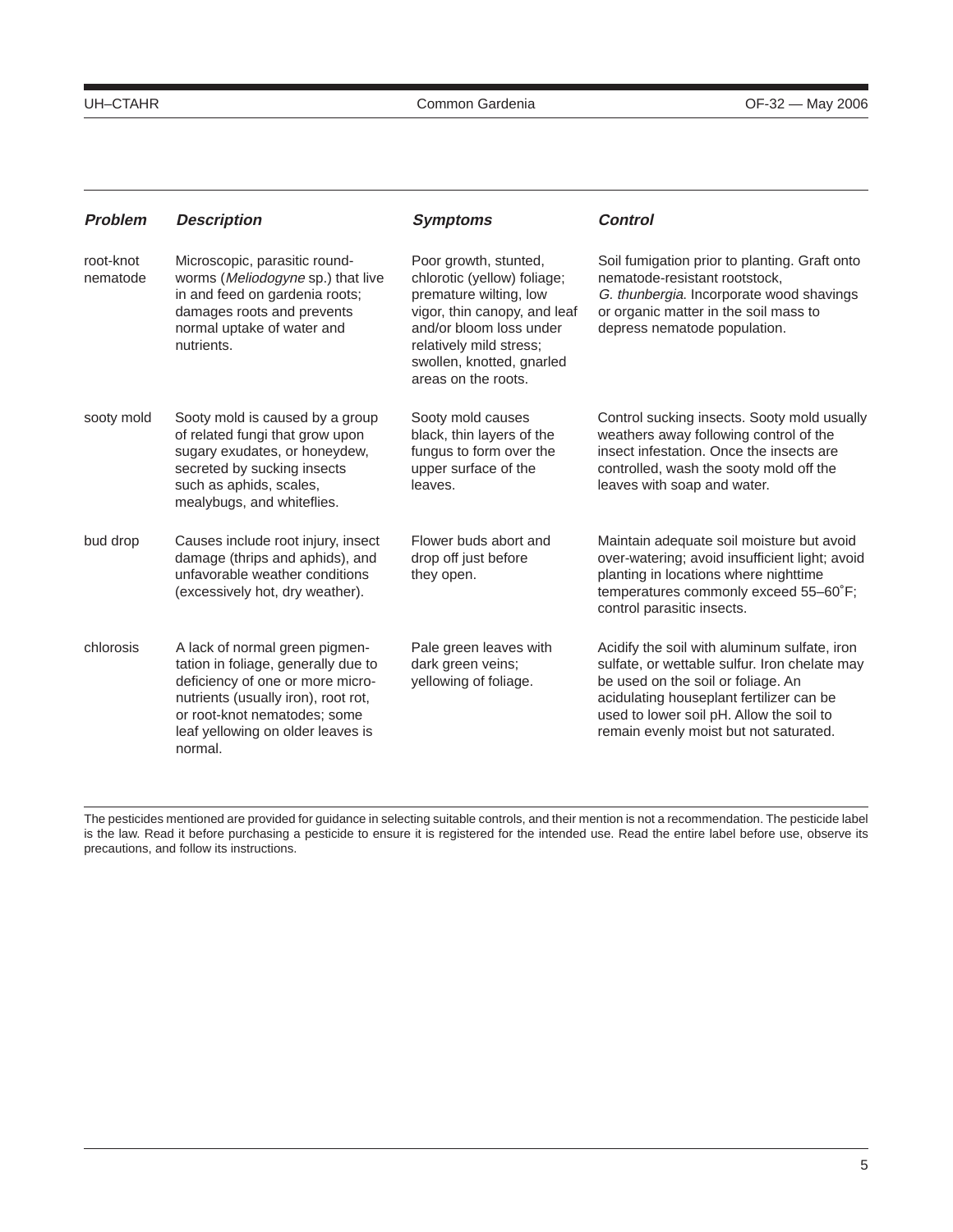# **Cultivars (varieties)**

| <b>Cultivar</b>            | <b>Flower color Flower type</b> |                                                                        | <b>Comments</b>                                                                                                                                                                                                                                  |
|----------------------------|---------------------------------|------------------------------------------------------------------------|--------------------------------------------------------------------------------------------------------------------------------------------------------------------------------------------------------------------------------------------------|
| Aimee Yoshioka             | White                           | Large double flowers<br>3–5 inches in diameter                         | Brilliant dark green foliage.<br>Produces an abundance of flowers.                                                                                                                                                                               |
| <b>August Beauty</b>       | Velvety white                   | Medium to large double flowers<br>with sweet fragrance                 | Flowers heavily. Grows 4-6 feet high, 3 feet wide.<br>Dense foliage.                                                                                                                                                                             |
| <b>Belmont</b><br>(Hadley) | White-cream                     | Large, double flowers 4-5 inches<br>across turning deep ivory with age | Well balanced, bushy shrub with large dark green<br>magnolia-like leaves 4 to 6 inches long.                                                                                                                                                     |
| <b>Chuck Hayes</b>         | Ivory white                     | Semi-double flowers                                                    | Grows to 4 feet high.                                                                                                                                                                                                                            |
| <b>Coral Gables</b>        | White                           | Large flowers 3-5 inches across                                        | Dark green foliage on compact plants.<br>Produces many blooms.                                                                                                                                                                                   |
| Daisy                      | White                           | Flat faced single fragrant flowers                                     | Grows to 4–6 feet high.                                                                                                                                                                                                                          |
| <b>First Love</b>          | Creamy white                    | Very large and fragrant double<br>blooms 4-5 inches across             | Larger than 'August Beauty'. 5-6 feet high,<br>3-6 feet wide.                                                                                                                                                                                    |
| Fortuneiana                | Ivory white                     | Double, carnation-like flowers<br>up to 4 inches in diameter           | Lustrous dark green leaves.<br>Moderate growth rate.                                                                                                                                                                                             |
| Glazerii                   | White                           | Flower flat, 3-5 inches in diameter                                    | Compact grower. Medium green foliage.<br>Bloom ideal for corsage.                                                                                                                                                                                |
| Golden Magic               | White/yellow                    | Double flowers                                                         | A patented variety from Armstrong Nursery.<br>Flowers open pure white, turn golden yellow.<br>This mutation was discovered on a branch of<br>'Mystery' that was growing in Hawaii.<br>Grows about 3 feet tall and 2 feet across.                 |
| <b>Kleim's Hardy</b>       | Ivory white                     | Medium star-like single flowers with<br>intense fragrance              | Grows to 3 feet tall. Low mounding form.                                                                                                                                                                                                         |
| Kuchinashi                 | White                           | Open, 5-petaled, single-style blooms                                   | Compact size 2-3 feet high. Bloom profusely.                                                                                                                                                                                                     |
| Miami Supreme              | White                           | Large flowers 4–6 inches in diameter                                   | Medium to dark green foliage.                                                                                                                                                                                                                    |
| <b>Mystery</b>             | Pure white                      | Double flowers 4–5 inches across                                       | A well-known, upright growing cultivar growing<br>4-8 feet high. Needs to be pruned to keep neat.                                                                                                                                                |
| Radicans                   | White                           | Double flowers 1-2 inches across                                       | A dense, spreading shrub to 12 inches high and<br>2-3 feet wide. It has rooting branches and<br>narrow, dark green leaves often streaked with<br>white, 2-3 inches long. Excellent container plant<br>or ground cover spaced 12-18 inches apart. |
| Veitchii                   | Pure white,<br>yellow center    | Extra double flowers,<br>2-3 inches in diameter                        | Dense, compact, upright bushy plant 3-4-1/2<br>feet high, 3 feet wide with smaller shiny green<br>leaves. A prolific bloomer with sweetly fragrant<br>flowers. Can be grown well in a container.<br>Excellent for cut flowers.                   |
| <b>White Gem</b>           | Ivory                           | Medium-fragrant, star-shaped,<br>single flowers                        | Dwarf, compact plant 1-2 feet high.<br>Great in containers.                                                                                                                                                                                      |